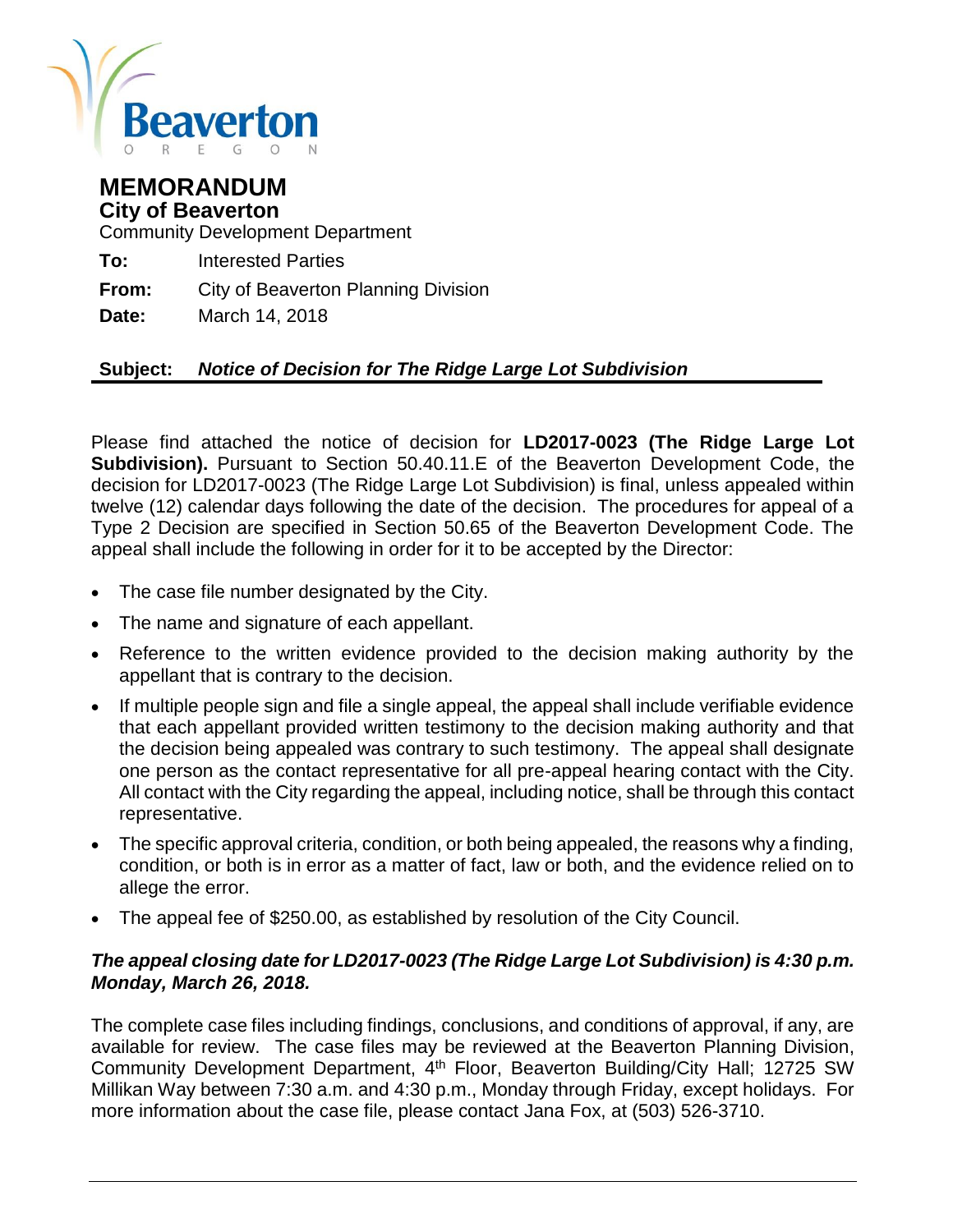

### **NOTICE OF DECISION**

- DECISION DATE: March 14, 2018
- TO: TO: All Interested Parties
- FROM: Jana Fox, Senior Planner

PROPOSAL: **LD2017-0023 (The Ridge Large Lot Subdivision)**

- LOCATION: North side of SW Scholls Ferry Road, east of SW Tile Flat Road and west of SW 175<sup>th</sup> Avenue. Tax Lots 500 and 600 on Washington County Tax Assessor's Map 2S1-06. Addressed as 18185 and 18407 SW Scholls Ferry Road.
- SUMMARY: A five lot subdivision for the purpose of land acquisition and conveyance that creates a network of public utility and access easements, consistent with the location of roads and utilities identified as part of The Ridge Planned Unit Development (PUD) approved by the City on July 13, 2017 (case files identified herein).
- APPLICANT/ West Hills Development / Otak, Inc. REPRESENTATIVE: 735 SW 158th Avenue 800 SW Third Avenue, Suite 300 Beaverton, OR 97006 Portland, OR 97204
- PROPERTY OWNERS: Lolich Family Farms, LLC Brian and Kathleen Bellairs 11338 SW Cottonwood Ln. 18185 SW Scholls Ferry Road Tigard, OR 97223 Beaverton, OR 97006
- APPLICABLE Beaverton Development Code Section 40.03 (Facilities CRITERIA: Review) and Section 40.45.15.5.C (Preliminary Subdivision)
- ZONING: Urban High Density (R-1), Medium Density (R-2 and R-4) and City Urban Standard Density (R-5 and R-7)
- NEIGHBORHOOD: Neighbors Southwest
- RECOMMENDATIONS: **APPROVAL of LD2017-0023 (The Ridge Large Lot Subdivision)** subject to conditions identified at the end of this report.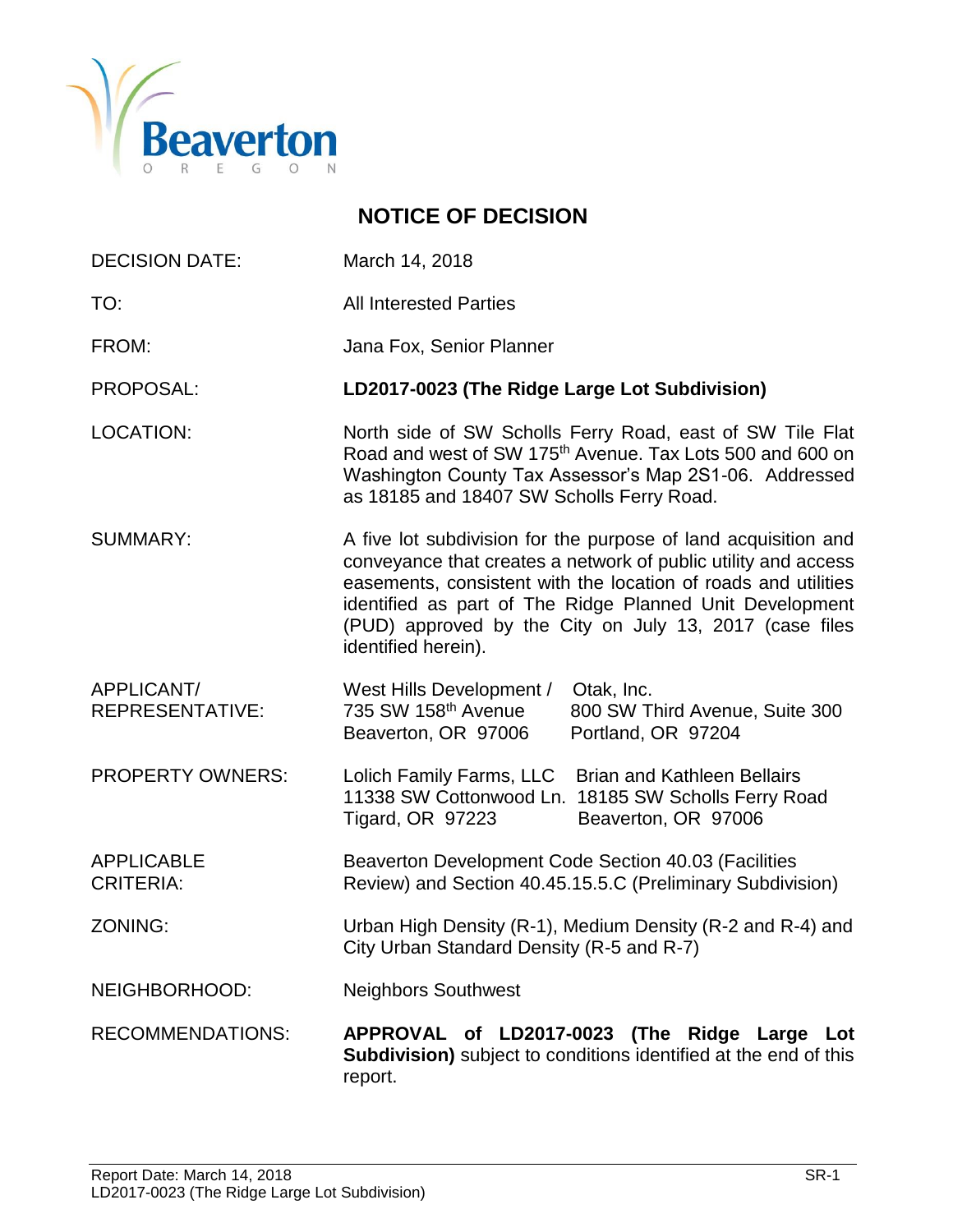### **Exhibit 1**

## **VICINITY MAP / AERIAL PHOTOGRAPH**



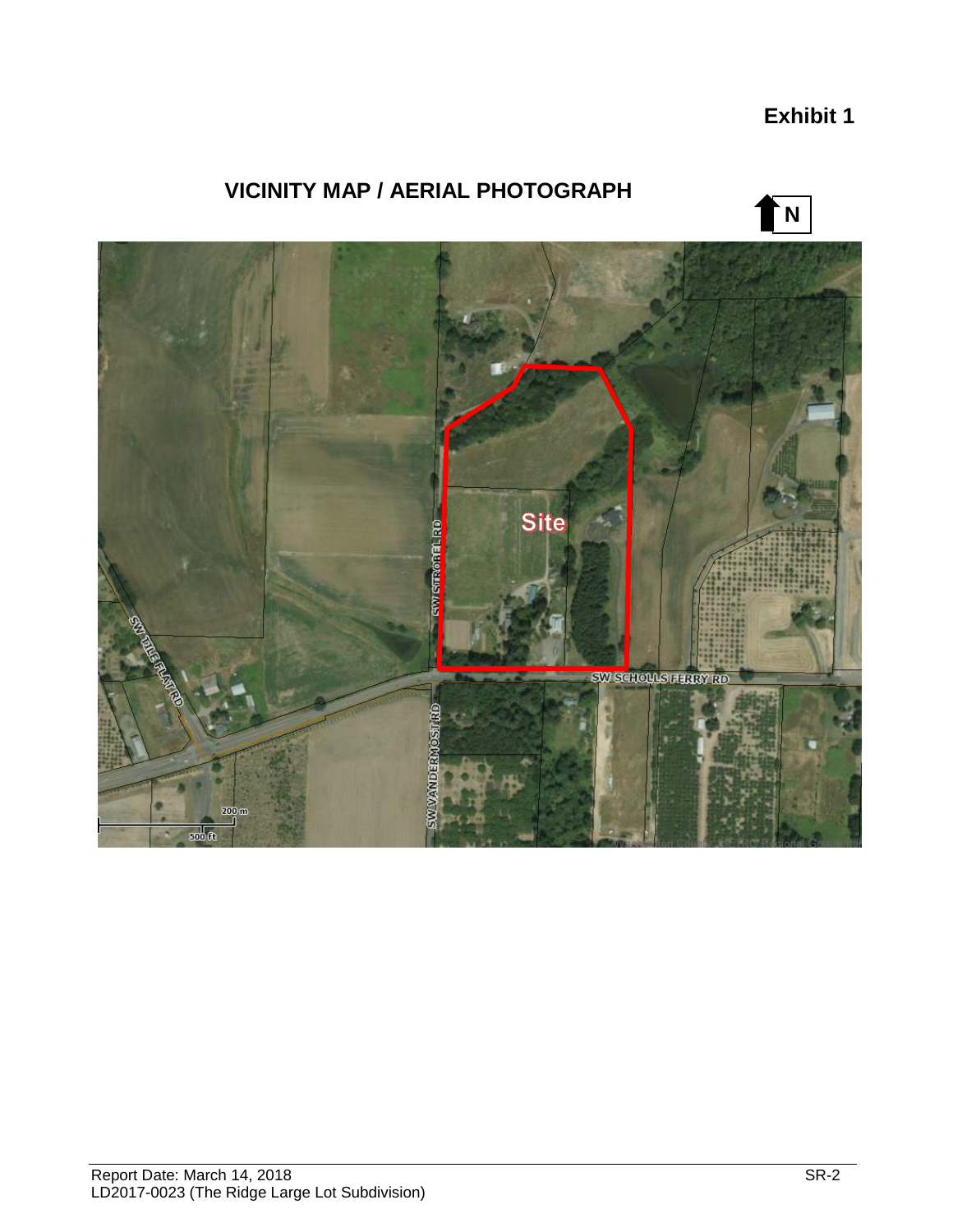#### **BACKGROUND FACTS**

#### **Key Application Dates**

| Application | <b>Submittal Date</b> | <b>Deemed Complete</b>                         | $120$ -Day*   | $365 - Day**$     |
|-------------|-----------------------|------------------------------------------------|---------------|-------------------|
|             |                       | LD2017-0023 October 30, 2017 November 22, 2017 | June 20, 2018 | November 22, 2018 |

\* With 90 day continuance granted

\*\* Pursuant to Section 50.25.9 of the Development Code this is the latest date, with a continuance, by which a final written decision on the proposal can be made.

#### **Existing Conditions Table**

| Zoning                                | Urban High Density (R-1), Medium Density (R-2 and R-4) and City<br>Urban Standard Density (R-5 and R-7)                                                                                                                                                                                                                                                                                                                                                                                                                                                                                                                                                                                                                                                                                                                                                                                                                                                                      |
|---------------------------------------|------------------------------------------------------------------------------------------------------------------------------------------------------------------------------------------------------------------------------------------------------------------------------------------------------------------------------------------------------------------------------------------------------------------------------------------------------------------------------------------------------------------------------------------------------------------------------------------------------------------------------------------------------------------------------------------------------------------------------------------------------------------------------------------------------------------------------------------------------------------------------------------------------------------------------------------------------------------------------|
| <b>Current</b><br><b>Development</b>  | Both properties identified herein are currently developed with detached<br>single family dwellings. Subject properties are also recognized under<br>past land use approval for The Ridge PUD at South Cooper Mountain.                                                                                                                                                                                                                                                                                                                                                                                                                                                                                                                                                                                                                                                                                                                                                       |
|                                       | The Ridge is a two phased PUD located in the South Cooper Mountain<br>Community Plan Area (SCMCP). These land use case files are<br>associated with The Ridge: CPA2017-0002, ZMA2017-0002, LD2017-<br>0002, CU2017-0003, DR2017-0010, TP2017-0005 and DR2017-0075.<br>The first phase of the PUD would create 111 residential lots that will<br>range in size from 1,155 square feet to 6,489 square feet, intended for<br>both single-family detached and attached homes. Of the 111 lots to be<br>created in the first phase, 81 are intended for detached single-family<br>homes and 29 are intended for attached single-family homes<br>(townhomes).                                                                                                                                                                                                                                                                                                                     |
| <b>Approved</b><br><b>Development</b> | The first phase of development would also create one large lot for future<br>multi-family residential development and extend necessary utilities<br>(primarily sanitary sewer) through this lot. As part of the first phase, the<br>applicant is to construct the entirety of all public streets internal to the<br>development site. Street improvements of the first phase include a<br>portion of the planned east-west Collector street identified by SCMCP<br>Street Framework plan and construction of 3/4 improvements necessary<br>for the north-south Neighborhood Route identified by SCMCP Street<br>Framework plan (currently named SW Strobel Road). An interim street<br>frontage improvement to SW Scholls Ferry Road has been approved<br>and is to be completed as part of Phase 1 construction. Phase 2<br>consists of two multi-family apartment buildings that will provide a total<br>of 119 dwelling units and other improvements internal to Phase 2. |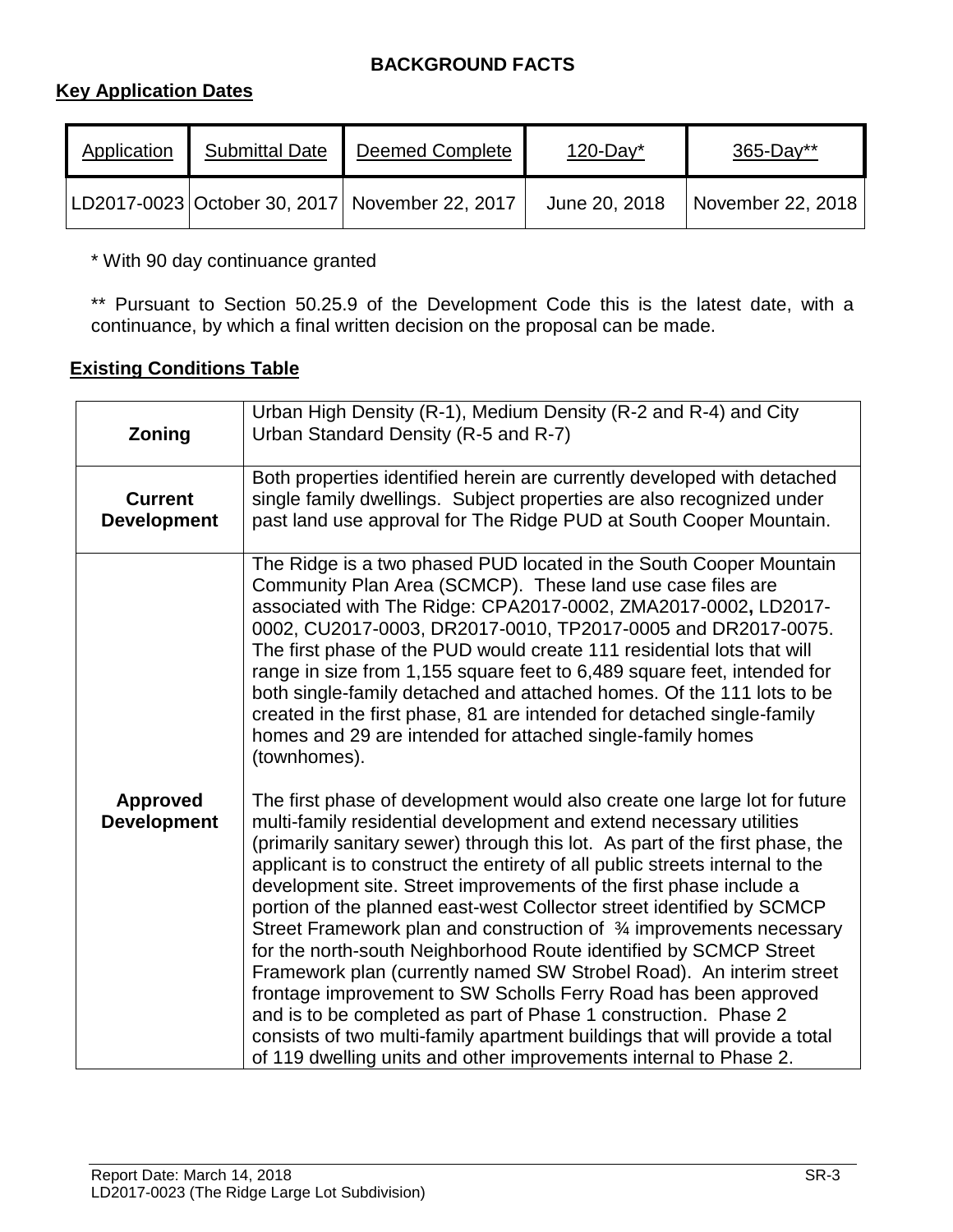#### **DESCRIPTION OF APPLICATION AND TABLE OF CONTENTS**

| Attachment A: Facilities Review Committee Technical Review and<br><b>Recommendation Report</b> | <b>PAGE No.</b><br>FR 1-9 |
|------------------------------------------------------------------------------------------------|---------------------------|
| Attachment B: LD2017-0023 - Preliminary Subdivision                                            | $LD1-5$                   |
| <b>Attachment C: Conditions of Approval</b>                                                    | $COA$ 1-2                 |

- **Exhibit 1. Vicinity/Zoning Map**
- **Exhibit 2. Signed Covenant between the City, Property Owners, and Developer**
- **Exhibit 3. Applicant's Materials**

#### **Agency Comments**

No agency comments received.

#### **Public Comments**

No public comments received.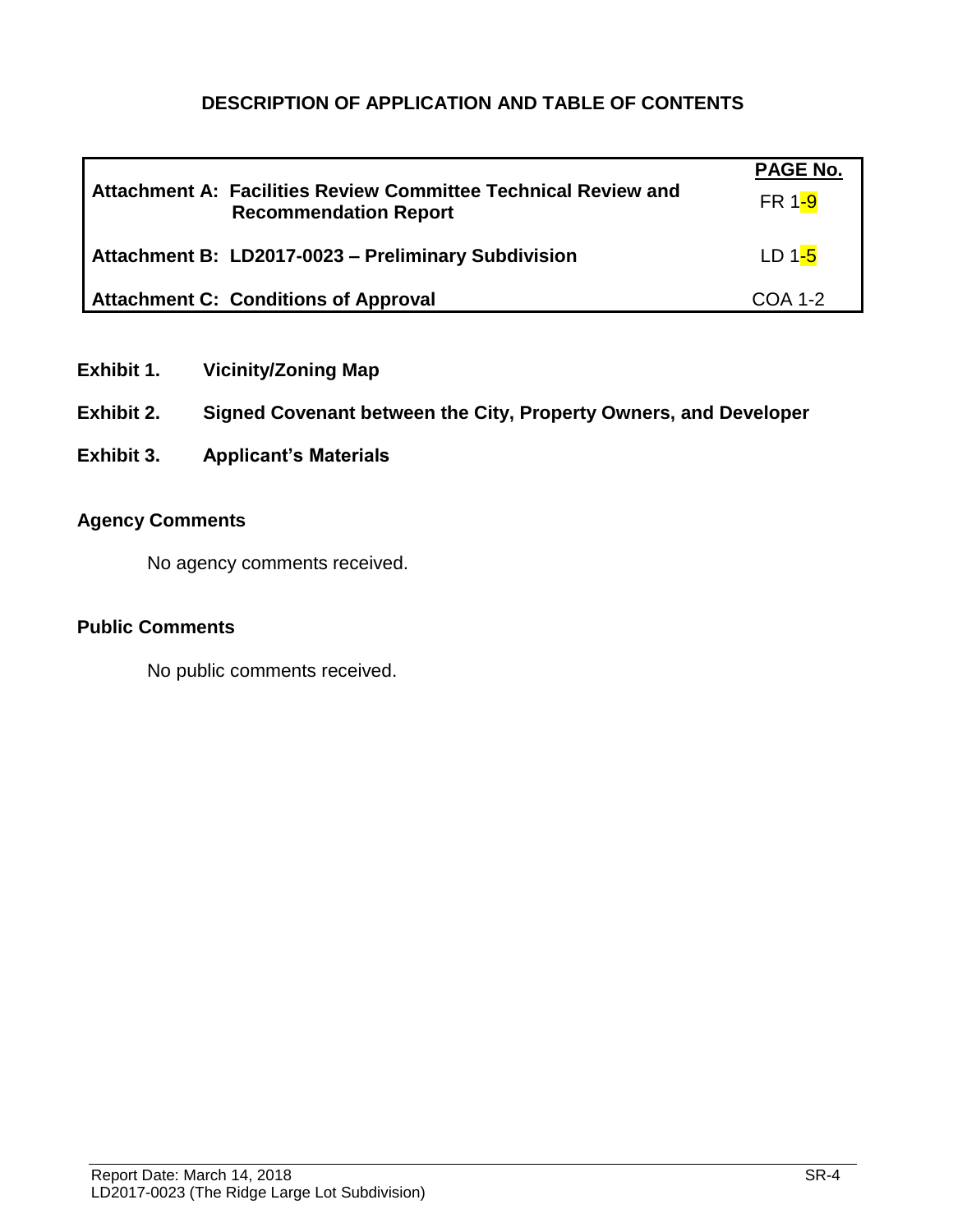### **FACILITIES REVIEW COMMITTEE TECHNICAL REVIEW AND RECOMMENDATIONS The Ridge at South Cooper Mountain – Large Lot Subdivision LD2017-0023**

#### **Section 40.03 Facilities Review Committee:**

The Facilities Review Committee has conducted a technical review of the application, in accordance with the criteria contained in Section 40.03 of the Development Code. The Committee's findings and recommended conditions of approval are provided to the decision-making authority.

Criteria contained in Section 40.03.1 (A through L) are applicable in review of the Preliminary Subdivision application. The applicant's response to the Facilities Review criteria are found in the narrative prepared by Otak, Inc., dated October 30, 2017, pages 3 through 8. The Committee incorporates the applicant's written response as findings in support of these criteria. Additional facts and findings are provided herein.

#### *A. All critical facilities and services related to the development have, or can be improved to have, adequate capacity to serve the proposal at the time of its completion.*

Findings of Fact: Chapter 90 of the Development Code defines "critical facilities" to be services that include public water, public sanitary sewer, storm water drainage, storm water treatment and detention, transportation, and fire protection. The document prepared by applicant's representative provides a summary description of all critical facilities and services related to The Ridge at South Cooper Mountain, a Planned Unit Development (PUD) that received approval by the city on July 3, 2017. Staff acknowledges the facts, findings, conclusion and conditions of approval identified in Planning Commission Order No. 2542 for CU 2017-0003 to be relevant and applicable to this large lot subdivision proposal.

In response to Criterion A, the applicant's narrative identifies all critical facilities associated with PUD approval, identified as part of the facts, findings and conclusions adopted by the Planning Commission Order. For this large lot subdivision proposal, the applicant proposes to create five lots. The five lot proposal is expected to create a network of public utility and access easements, consistent with the location of roads and utilities that were identified as part of the PUD as approved in the Order. The five lot subdivision proposal does not involve physical development of or construction on the subject properties.

As the applicant's narrative explains, if the subject property is not ultimately developed per the PUD approval, the access and utilities easements granted to the city as part of this large lot subdivision will still allow the construction of critical utility and transportation facilities. These easements are intended to enable the city or its agents to extend services across the site, consistent within the adopted South Cooper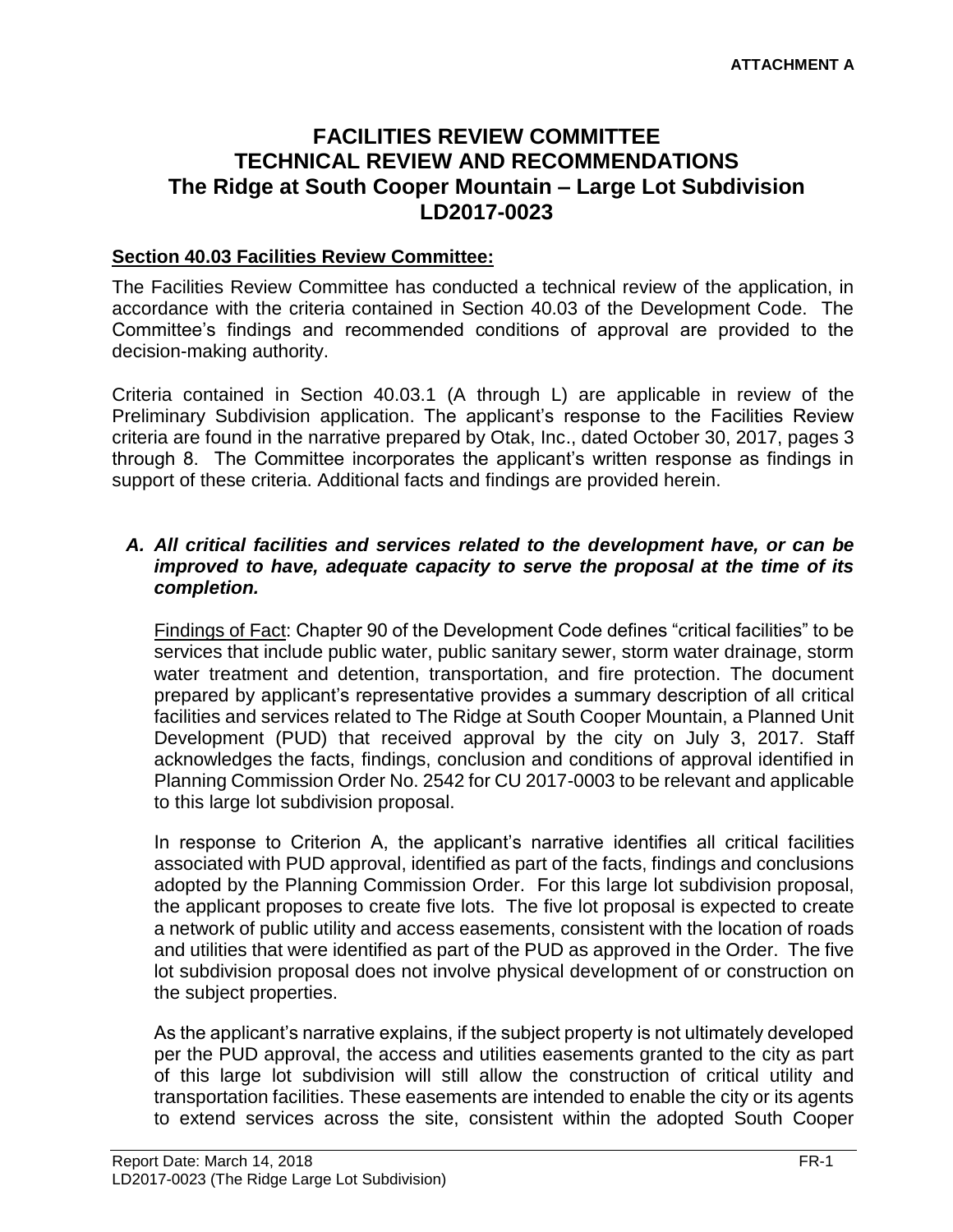#### **ATTACHMENT A**

Mountain Community Plan (SCMCP). The applicant also explains how the city is to become the beneficiary of these easements. The applicant's narrative response to Criterion A explains that the large lot proposal will dedicate 48 feet of property along the street frontage of SW Scholls Ferry Road, which will allow for construction of this street to its full cross-section as planned. In providing these necessary easements and dedications, the applicant notes that this large lot subdivision does not preclude future development of the site itself or of properties outside the large lot subdivision.

In response to Criterion A, staff finds the applicant's easement proposal to be consistent with the location of utilities, streets and other infrastructure where shown on the plans approved for The Ridge PUD at South Cooper Mountain, city cases files LD2017-0002, DR2017-0010, CU2017-0003 and TP2017-0005. Staff also finds the applicant's easement proposal to be consistent with the location of utilities, streets and other infrastructure on the multi-family residential development approved for Phase 2 of The Ridge, case file DR2017-0075.

The proposed large lot subdivision application is inclusive of the area that received PUD approval minus the flag portion of the property to the immediate west, identified as Tax Lot 301 of Map 2S1-06. This review of this large lot subdivision proposal is premised on the following:

- 1. That the location of all infrastructure and the sequence of development specified in the previous land use approvals are not subject to change, and
- 2. That no changes are proposed to construction scope, use, number of lots, density or type of structures as approved.

In review of the scope work identified for the large lot subdivision proposal, and in applying the premises stated above, the city has determine that modification of the PUD approval is not required, subject to conditions of approval as identified herein. The conditions of any large lot subdivision approval will be primarily focused on the easement and covenant documents that the applicant would record as part of Final Plat approval.

The covenant is intended to address the possibility that the PUD and concurrent approvals would expire and, without the covenant, the large lots identified as part of this subdivision could be developed separately or sold into separate ownership and then developed separately. If this were to happen, certain lots of the large lot proposal would fall below the ten-acre minimum threshold required for PUD development in the SCMCP (40.15.15.4.A.4). Staff is concerned that the City would then be unable to require development of the Phase 1 area consistent with the SCMCP. Staff wishes to make certain that after the large lot subdivision the subject property will be developed consistent with the approved use, number of lots and density specified by the PUD approval and the SCMCP. Staff wishes to make certain that the infrastructure specified in The Ridge PUD approval, including location, scope and sequence (phases), will be built as contemplated by the approval. Staff also wants to make certain that the terms and conditions of the PUD approval will bind subsequent lot owners. In short, by granting permission for a large parcel subdivision, the City does not intend to permit development of PUDs smaller than the Phase 1 area even if The Ridge PUD approval expires.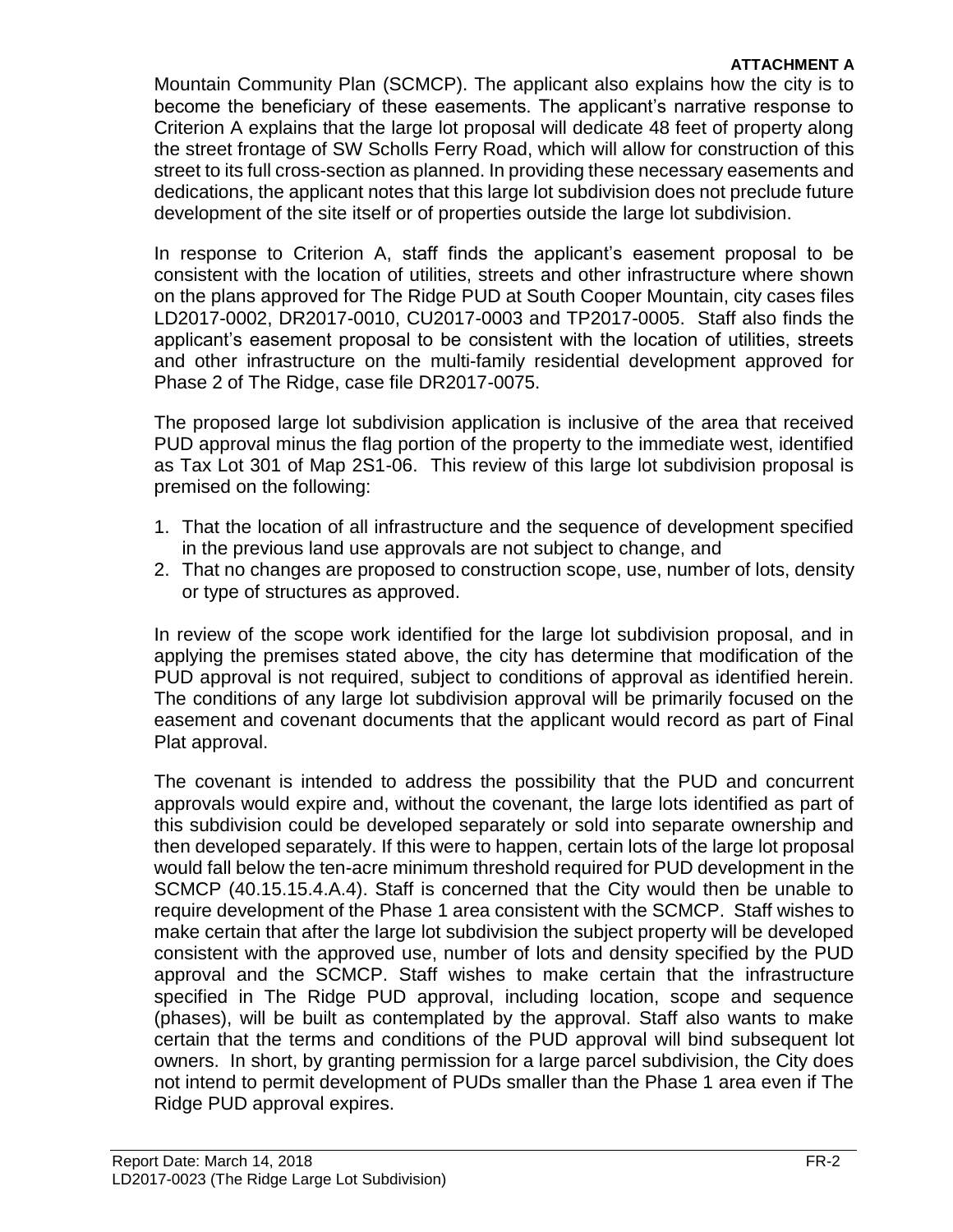To address these concerns, a covenant between the city and applicant will run with title of the land and remain binding if the PUD approval expires. The covenant must be recorded prior to recording the large lot subdivision plat. Essential components of this covenant include:

- A provision where the applicant agrees to develop the property consistent with the use, number of lots, scope, density, structure type, location of infrastructure and sequence of development identified in the reports and plans included as part of the record for CU2017-0003, consistent with conditions of approval stated in The Ridge PUD approval, Planning Commission Order No. 2542, and the additional, related approvals listed above.
- A provision where the applicant agrees that, should The Ridge PUD expire, all of the parcels in Phase 1 will be developed together as one PUD, and no lot or tract created by the large-parcel subdivision within the area recognized as Phase 1 will be sold to separate parties.
- A provision that discloses the extent of improvements expected in Phase 1 to the future owner of the multi-family parcel (Phase 2). The same provision is to disclose specific conditions that pertain to development of Phase 2, as specified in Planning Commission Order No. 2557 for case file DR2017-0075.

In summary, the Committee finds that critical facilities and services related to development can be constructed with the large lot subdivision place in concert with easement and covenant documents as directed. With these conditions, the Committee finds in support of Criterion A.

**Therefore, the Committee finds that by meeting the conditions of approval, the proposal meets the criterion.** 

*B. Essential facilities and services are available, or can be made available, with adequate capacity to serve the development prior to occupancy. In lieu of providing essential facilities and services, a specific plan may be approved if it adequately demonstrates that essential facilities, services, or both will be provided to serve the proposed development within five (5) years of occupancy.*

Findings of Fact: Chapter 90 of the Development Code defines "essential facilities" to be services that shall include schools, transit improvements, police protection, and pedestrian and bicycle facilities in the public right-of-way.

According to the applicant, essential facilities and services are either in place or will be at the time of completion of development. The applicant explains how the site will be served by the Beaverton Police Department. The applicant also identifies public schools in the vicinity and notes that the Beaverton School District has acknowledged The Ridge development plan in their letter dated January 27, 2017, which is part of the PUD record. The applicant also provides an overview of pedestrian and bicycle facilities that will be constructed as part of The Ridge development plan.

As stated in response to Criterion A, the five lot subdivision proposal is expected to create a network of public utility and access easements, consistent with the location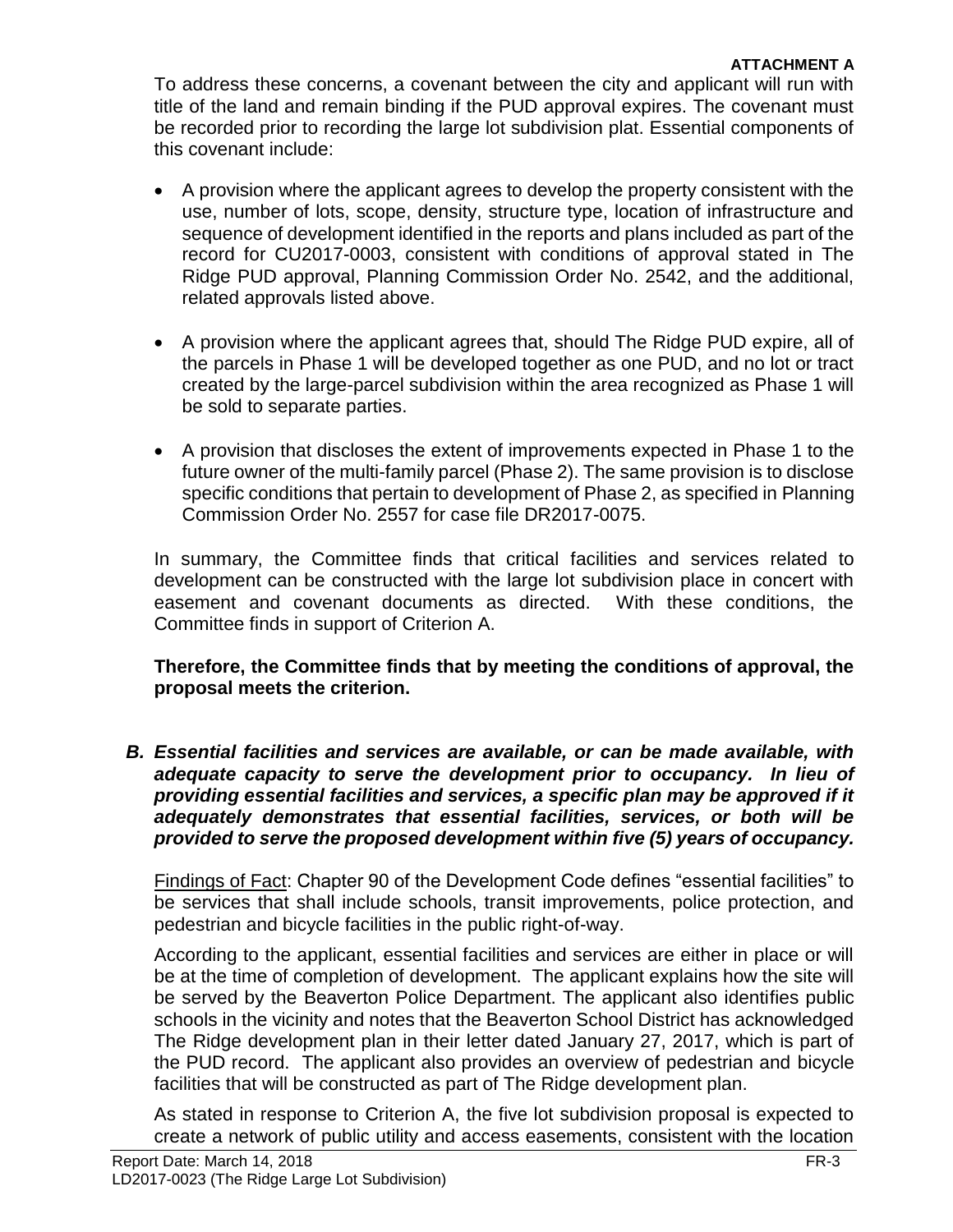of roads and utilities that were identified as part of the PUD as approved by the city. The five lot subdivision proposal does not involve physical development or construction of the subject properties.

In this case, the proposed large lot subdivision application is inclusive of the area that received previous land use approval for a PUD that remains effective. The large lot subdivision is reviewed with the understanding that all required infrastructure and the sequence of development identified under previous land use approval are not subject to change and that no changes are proposed to construction scope, use, number of lots, density or type of structures as approved.

Where Criterion B identifies pedestrian and bicycle facilities in the public right-of-way, staff finds that these future improvements have been identified and addressed as part the PUD application and are expected to be constructed in the sequence of development identified under previous land use approval, and are not subject to change. In part, easements to be created as part of this large lot proposal are to incorporate the amount of space necessary to provide future pedestrian and bicycle facilities. With the condition referred to above in response to Criterion A (recording access and utility easements) the Committee finds that the proposed development will provide required essential facilities.

**Therefore, the Committee finds that by meeting the conditions of approval, the proposal meets the criterion.** 

*C. The proposal is consistent with all applicable provisions of Chapter 20 (Land Uses) unless the applicable provisions are modified by means of one or more applications which shall be already approved or which shall be considered concurrently with the subject application; provided, however, if the approval of the proposed development is contingent upon one or more additional applications, and the same is not approved, then the proposed development must comply with all provisions of Chapter 20 (Land Uses).* 

Findings of Fact: According to the applicant, the proposed development is consistent will all applicable provisions of Chapter 20, with specific reference to Section III of Otak narrative.

As stated herein, no changes are proposed to construction scope, use, number of lots, density or type of structures as approved for The Ridge PUD. Conditions of this large lot subdivision proposal refer to a covenant that is to be made between the developer and city. The covenant is to be recorded prior to city signing the final land plat. Key to this covenant is the understanding that all conditions of PUD approval will continue to apply without modification to the same property. If applicant seeks any modification to the application presented at the time of this approvals, including any easements to be provided, applicant is to apply for a modification of PUD approval. In that event, the proposed modification is to be evaluated against applicable provisions of Chapter 20, consistent with procedures set forth in the Beaverton Development Code.

#### **Therefore, the Committee finds that by meeting the conditions of approval, the proposal meets the criterion.**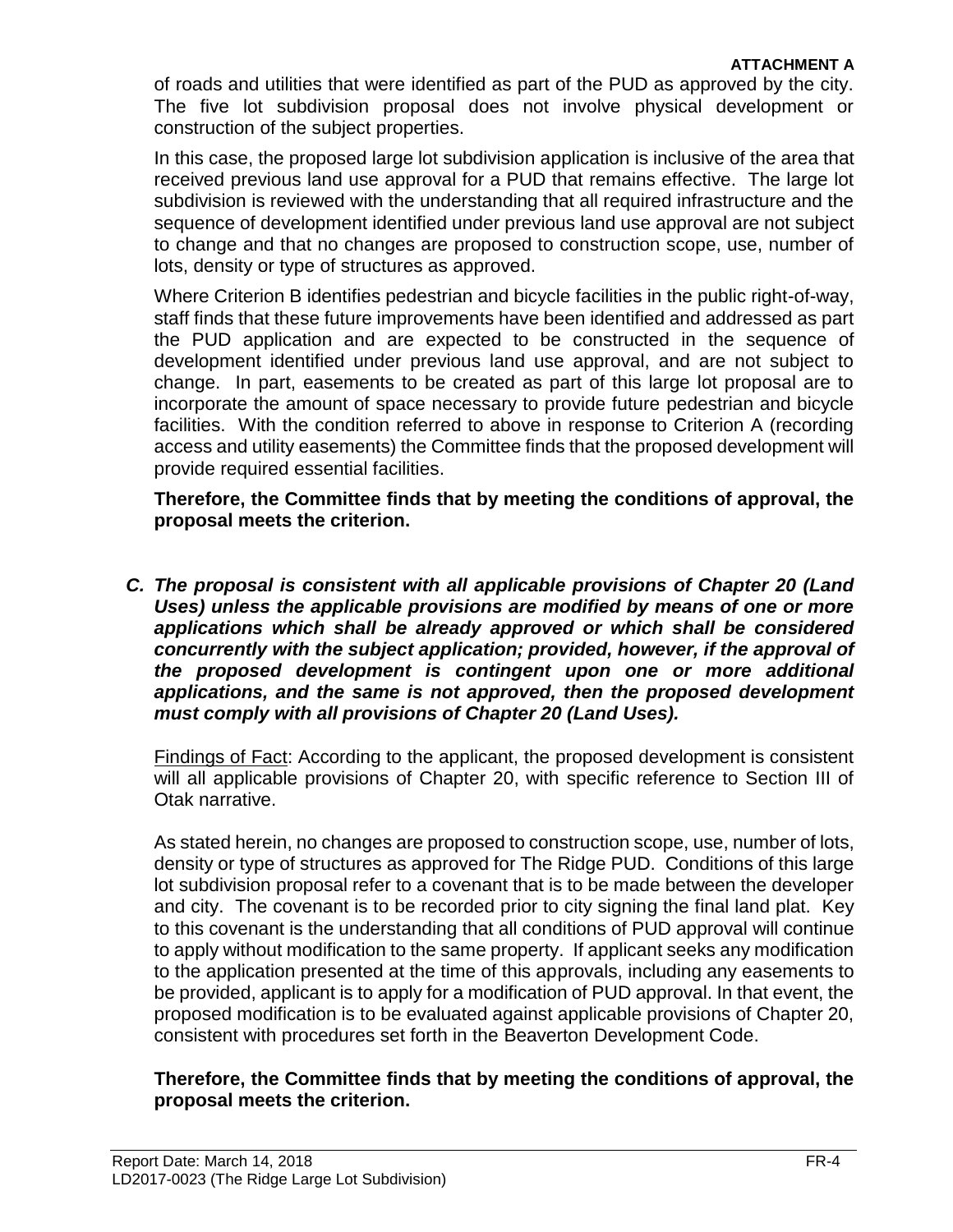*D. The proposed development is consistent with all applicable provisions of Chapter 60 (Special Regulations) and all improvements, dedications, or both, as required by the applicable provisions of Chapter 60 (Special Regulations), are provided or can be provided in rough proportion to the identified impact(s) of the proposed development.*

Findings of Fact: According to the applicant, no development is proposed with this application and many provisions of Chapter 60 are not applicable. The applicant refers to the response provided to certain provisions of Chapter 60 in Section V of Otak narrative. Staff acknowledges the applicant's large lot subdivision proposal to show easements intended to protect significant natural resources identified on the subject property. Natural resource protection was evaluated as part of PUD approval for supportive findings in response to Section 60.67 of Chapter 60, Significant Natural Resources.

As explained herein, a covenant is to be made between the developer and city. The covenant is to be recorded prior to city signing the final land plat. Key to this covenant is the understanding that all conditions of PUD approval will continue to apply without modification to the same property. If the applicant seeks any modification to the application presented at the time of this approvals, including any easements to be provided, applicant must apply for a modification of the PUD approval where the modification is evaluated against applicable provisions of Chapter 60. This modification application would be brought forward to the Planning Commission, consistent with procedures set forth in the Beaverton Development Code.

**Therefore, the Committee finds that by meeting the conditions of approval, the proposal meets the criterion.** 

*E. Adequate means are provided or can be provided to ensure continued periodic maintenance and necessary normal replacement of the following private common facilities and areas, as applicable: drainage ditches, roads and other improved rights-of-way, structures, recreation facilities, landscaping, fill and excavation areas, screening and fencing, ground cover, garbage and recycling storage areas and other facilities not subject to maintenance by the City or other public agency.*

Findings of Fact: The applicant's narrative response to Criterion E explains how the large lot subdivision does not include a proposal for development and does not propose construction of the above facilities. Staff acknowledge the scope of review in this case. Staff also refer to and incorporate the findings stated above in response to Criterions A through D. With no construction of private common facilities, staff has determined that Criterion E is not applicable.

#### **Therefore, the Committee finds the criterion of approval to be not applicable.**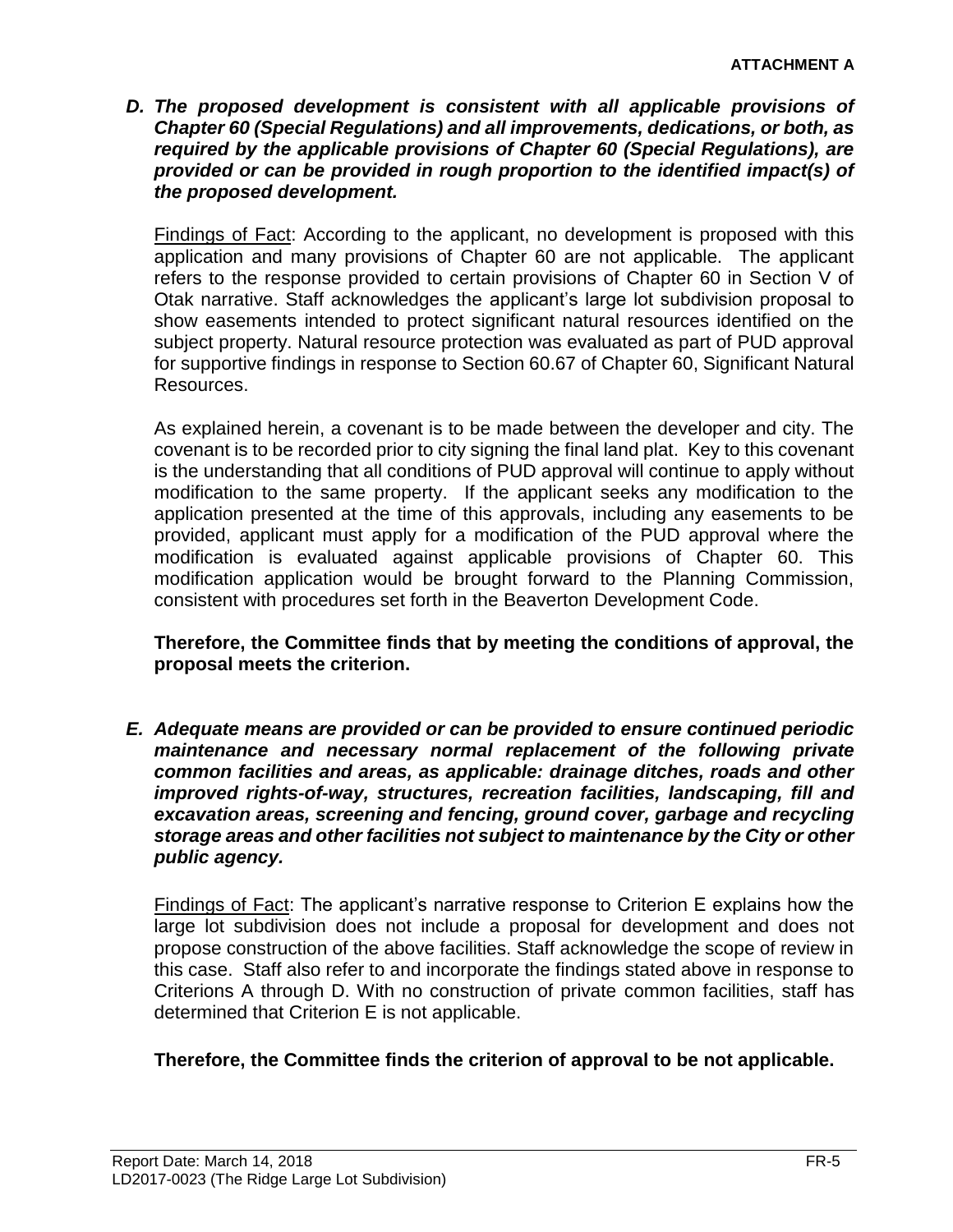#### *F. There are safe and efficient vehicular and pedestrian circulation patterns within the boundaries of the development.*

Findings of Fact: The applicant's narrative response to Criterion F explains how the large lot subdivision does not include an internal circulation system (for construction). The applicant also refers to access easements that will be provided for future location of streets of necessary circulation, including Collect Road 8B and the future Strobel Road. In review of Criterion F, staff incorporates the findings as stated in response to Criterions A through D.

**Therefore, the Committee finds that by meeting the conditions of approval, the proposal meets the criterion.**

#### *G. The development's on-site vehicular and pedestrian circulation systems connect to the surrounding circulation systems in a safe, efficient, and direct manner.*

Findings of Fact: Similar to the statement providing in response to Criterion F, the applicant's narrative response to Criterion G explains that the large lot subdivision does not include an internal circulation system (for construction). The applicant also refers to access easements that will be provided for future location of streets of necessary circulation, including Collect Road 8B and the future Strobel Road. In review of Criterion F, staff incorporates the findings as stated in response to Criterions A through D.

**Therefore, the Committee finds that by meeting the conditions of approval, the proposal meets the criterion.** 

#### *H. Structures and public facilities serving the development site are designed in accordance with adopted City codes and standards and provide adequate fire protection, including, but not limited to, fire flow.*

Findings of Fact: According to the applicant, specific details regarding fire flow and hydrant placement will be reviewed by the Tualatin Valley Fire and Rescue District (TVF&R) during site development and building permit stage. Staff concurs. Staff also notes that the associated PUD application has been evaluated against the same criterion. In part, easements to be recorded with this subdivision will include an emergency vehicle access easement that will benefit the city and TVF&R for future access. In review of Criterion H, staff incorporates the findings as stated in response to Criterions A through D.

#### **Therefore, the Committee finds that by meeting the conditions of approval, the proposal meets the criterion.**

*I. Structures and public facilities serving the development site are designed in accordance with adopted City codes and standards and provide adequate protection from hazardous conditions due to inadequate, substandard or ill-*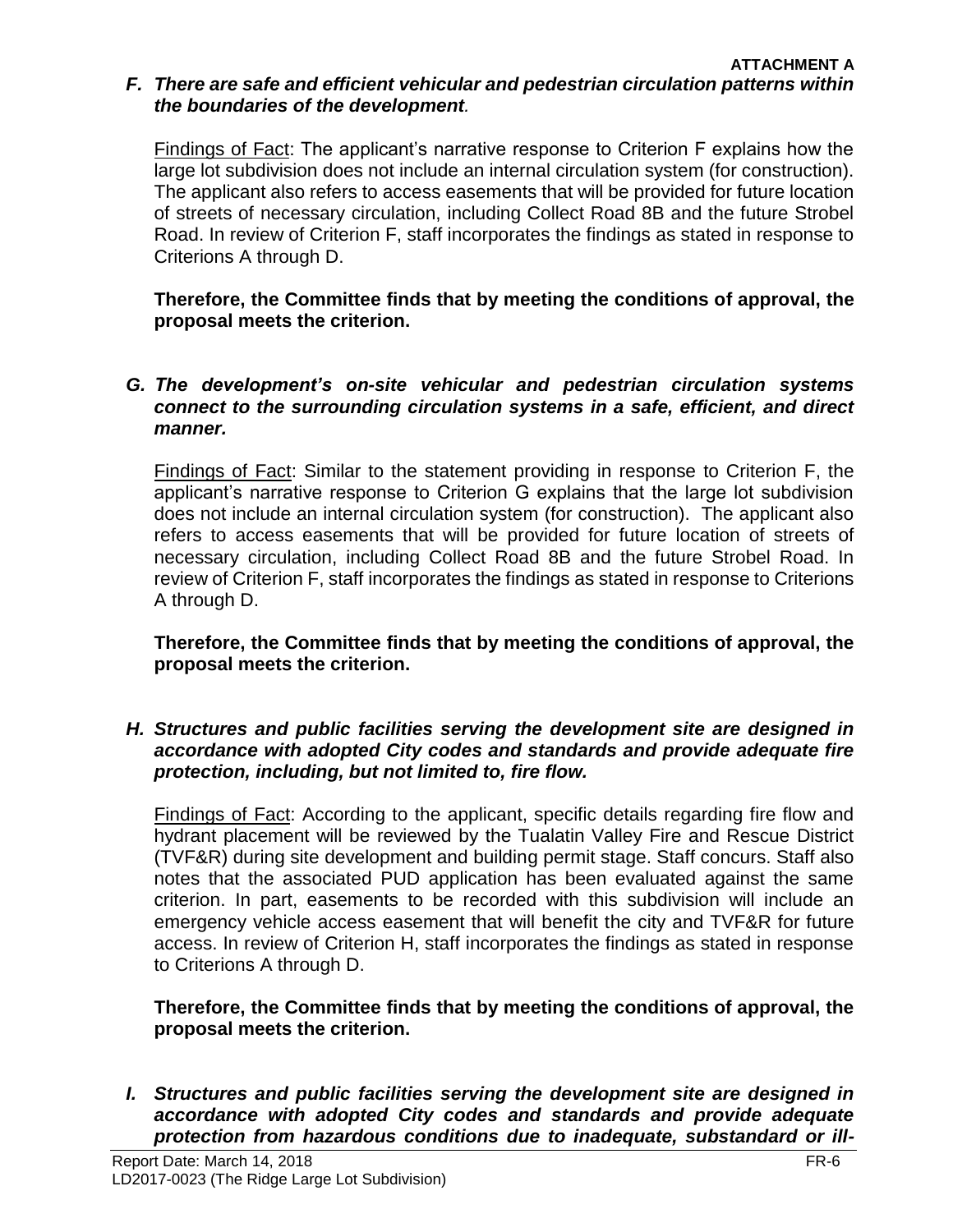#### *designed development.*

Findings of Fact: According to the applicant, all streets and public facilities will be designed to Engineering Design Manual (EDM) standards. In review of Criterion I, staff incorporates the findings as stated in response to Criterions A through D.

**Therefore, the Committee finds that by meeting the conditions of approval, the proposal meets the criterion.** 

*J. Grading and contouring of the development site is designed to accommodate the proposed use and to mitigate adverse effect(s) on neighboring properties, public right-of-way, surface drainage, water storage facilities, and the public storm drainage system.*

Findings of Fact: The applicant's response to Criterion J that applicant explains how the approved grading plan, via separate approval, meets the grading standards of Section 60.15.10 of the Development Code. According to the applicant, all streets and public facilities will be designed to standards in Section 60. With no grading to occur prior to recording the final plat associated with this subdivision, staff has determined Criterion J to be not applicable.

**Therefore, the Committee finds Criterion J to be not applicable.** 

#### *K. Access and facilities for physically handicapped people are incorporated into the development site and building design, with particular attention to providing continuous, uninterrupted access routes.*

Findings of Fact: The applicant explains how the street network and facilities have been designed in accordance with Beaverton's Engineering Design Manual to provide accessibility as required. Staff concurs. Staff also notes that the associated PUD application has been evaluated against the same criterion. Staff finds the easements associated with this subdivision to be of sufficient width to incorporate necessary access standards identified by the American Disabilities Act (ADA). In review of Criterion K, staff incorporates the findings as stated in response to Criterions A through D.

#### **Therefore, the Committee finds the proposal meets the criterion for approval.**

*L. The proposal contains all applicable application submittal requirements as specified in Section 50.25.1 of the Development Code.*

Findings of Fact: The applicant submitted the required application, plans and materials.

**Therefore, the Committee finds the proposal meets the criterion for approval.**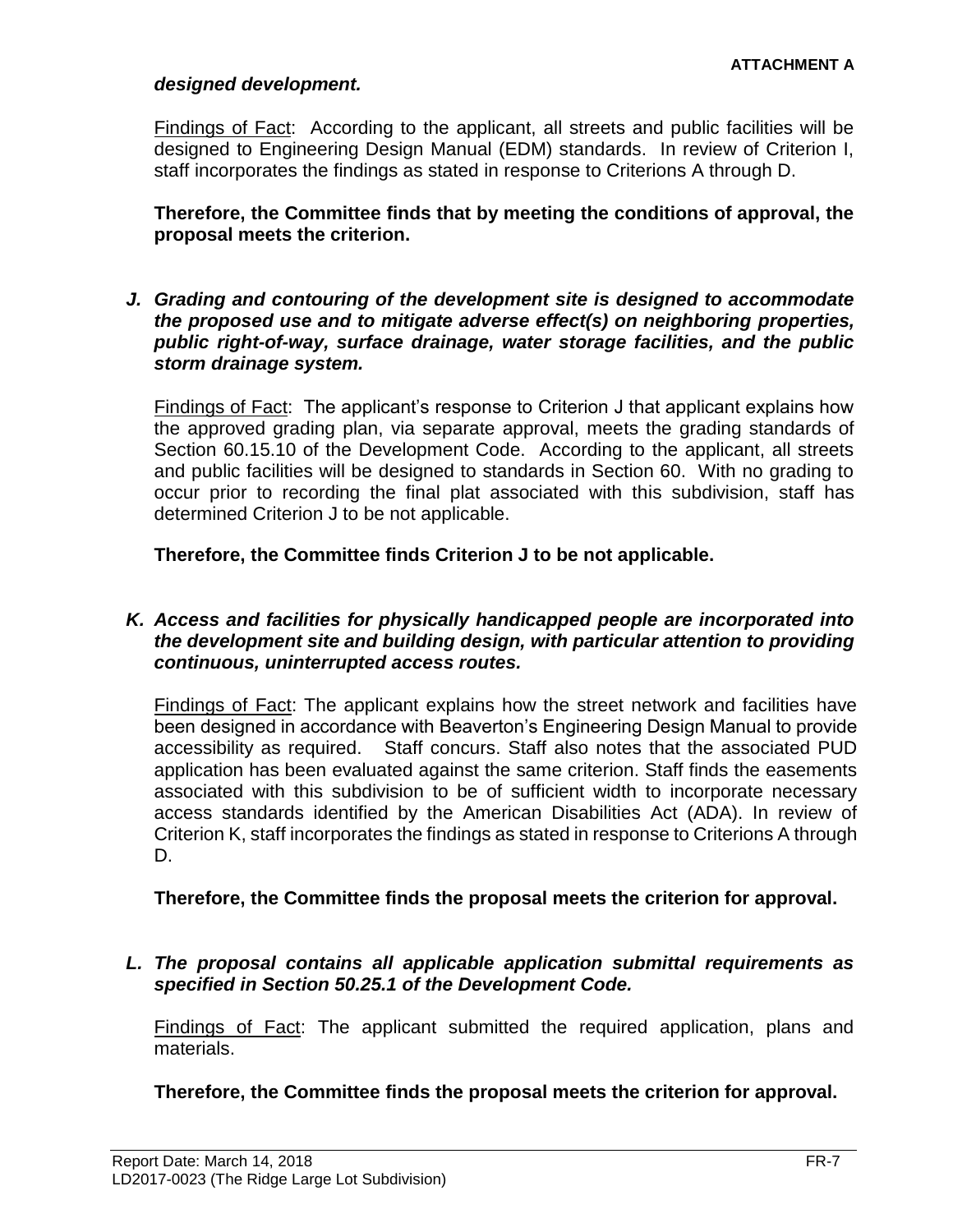# **Code Conformance Analysis Chapter 20 Use and Site Development Requirements**

|                | <b>CODE</b><br><b>STANDARD</b>    | <b>CODE REQUIREMENT</b>                                                                                                                              | <b>PROJECT PROPOSAL</b>                                                                                              | <b>MEETS</b><br>CODE? |
|----------------|-----------------------------------|------------------------------------------------------------------------------------------------------------------------------------------------------|----------------------------------------------------------------------------------------------------------------------|-----------------------|
|                |                                   | Development Code Section 20.25.05 - Density Calculations                                                                                             |                                                                                                                      |                       |
|                | Minimum<br>Residential<br>Density | Minimum Density: 225 units<br>Maximum Density: 576 units                                                                                             | PUD approved for 230 units.<br>Covenant to be recorded with<br>Large Lot proposal - addressed in<br>Findings hereto. | Yes / with C<br>of A  |
|                |                                   | <b>Development Code Section 20.05.20 (Uses)</b>                                                                                                      |                                                                                                                      |                       |
| R1             | Permitted                         | <b>Multifamily Dwellings</b>                                                                                                                         | Large consistent with PUD                                                                                            | N/A                   |
| R <sub>2</sub> | Permitted                         | <b>Attached Single Family Dwellings</b>                                                                                                              | Large Lot with future land division                                                                                  | Yes                   |
| R4             | Permitted                         | <b>Detached Dwellings</b>                                                                                                                            | Large Lot with future land division                                                                                  | Yes                   |
| R <sub>5</sub> | Permitted                         | <b>Detached Dwellings</b>                                                                                                                            | Large Lot with future land division                                                                                  | Yes                   |
| R7             | Permitted                         | <b>Detached Dwellings</b>                                                                                                                            | Large Lot with future land division                                                                                  | Yes                   |
|                |                                   | Development Code Section 20.05.15 (Site Development Standards)                                                                                       |                                                                                                                      |                       |
|                |                                   | R1 - 1,000 sq. ft. / DU<br>R2 - 2,000 sq. ft. / DU<br>Minimum Lot Area R4 - 4,000 sq. ft. / DU<br>R5 - 5,000 sq. ft. / DU<br>R7 - 7,000 sq. ft. / DU | All lots of Large Lot proposal meet<br>minimum lot area.                                                             | Yes                   |
|                | Minimum Yard<br>Setbacks          | Lots created are subject to the<br>minimum yard setbacks of the<br>zone                                                                              | Lots of Large Lot Subdivision<br>shown to meet the setbacks for<br>the zone.                                         | Yes                   |
| Height         | Maximum Building                  | $R1 - 60$ feet<br>$R2 - 40$ feet<br>$R4 - 35$ feet<br>$R5 - 35$ feet<br>$R7 - 35$ feet                                                               | No building is associated with the<br>Large Lot Subdivision.                                                         | N/A                   |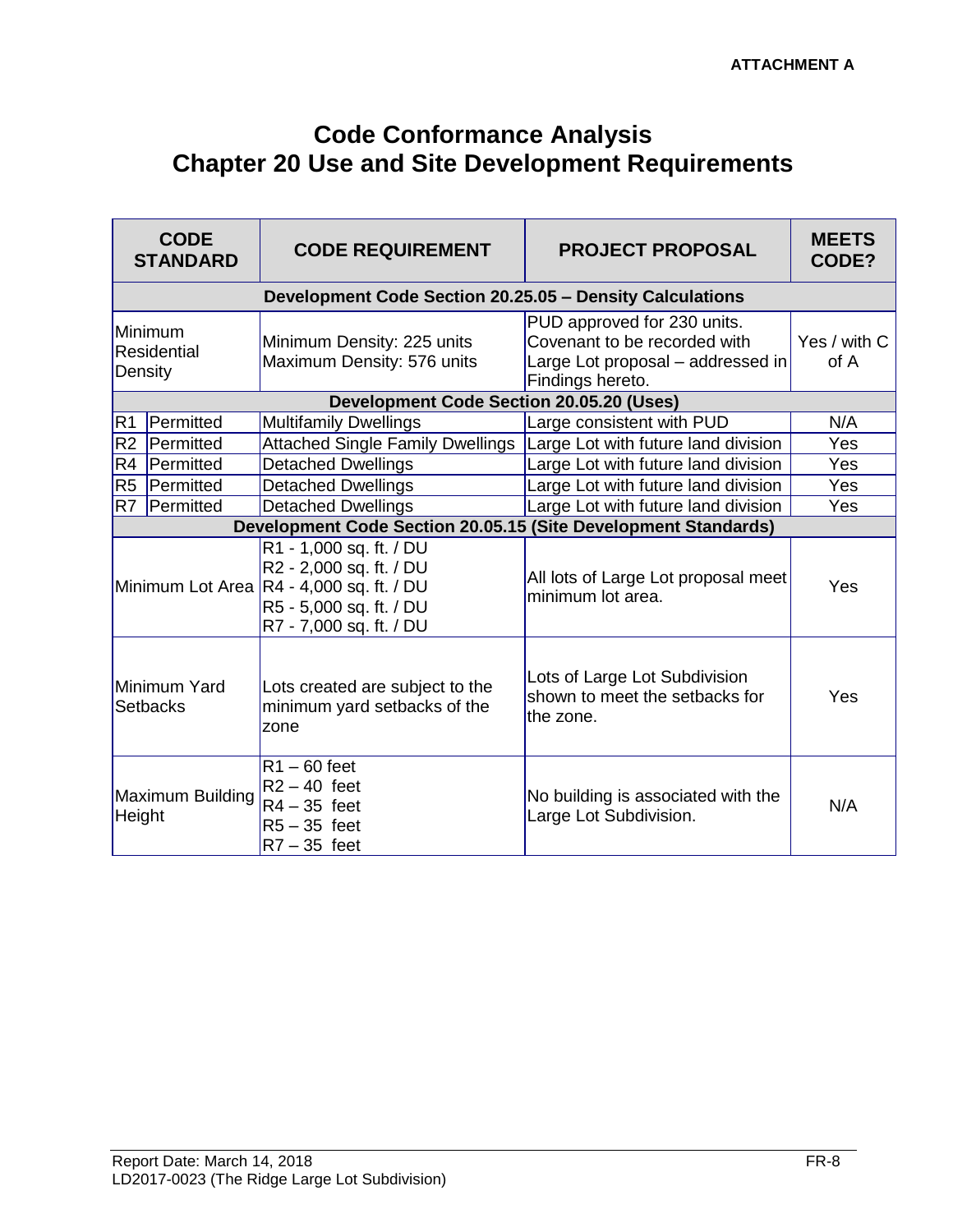### **ANALYSIS AND FINDINGS FOR PRELIMINARY SUBDIVISION THE RIDGE LARGE LOT SUBDIVISION – LD2017-0023**

#### **Section 40.45.05 Land Division Applications; Purpose**

*The purpose of the Land Division applications is to establish regulations, procedures, and standards for the division or reconfiguration of land within the City of Beaverton.* 

#### **Section 40.45.15.5.C Approval Criteria**

*In order to approve a Preliminary Subdivision application, the decision making authority shall make findings of fact based on evidence provided by the applicant demonstrating that all the following criteria are satisfied:*

*1. The application satisfies the threshold requirements for a Preliminary Subdivision application. If the parent parcel is subject to a pending Legal Lot Determination under Section 40.47., further division of the parent parcel shall not proceed until all of the provisions of Section 40.47.15.1.C. have been met.*

Findings of Fact: The applicant proposes a five (5) lot subdivision from two parcels identified hereto. No Legal Lot Determination is pending for the two parcels subject to this subdivision which are recognized as part of The Ridge Planned Unit Development (PUD) approved by the City on July 13, 2017. This proposal meets Threshold 1 for a Preliminary Subdivision, which describes:

*1. The creation of four (4) or more new lots from at least one (1) lot of record in one (1) calendar year.*

**Therefore, staff finds the proposal meets the criterion for approval.**

*2. All City application fees related to the application under consideration by the decision making authority have been submitted.*

Findings of Fact: The applicant has paid the required application fee for a Preliminary Subdivision application.

**Therefore, staff finds that the proposal meets the criterion for approval.**

*3. The proposed development does not conflict with any existing City approval, except the City may modify prior approvals through the subdivision process to comply with current Code standards and requirements.*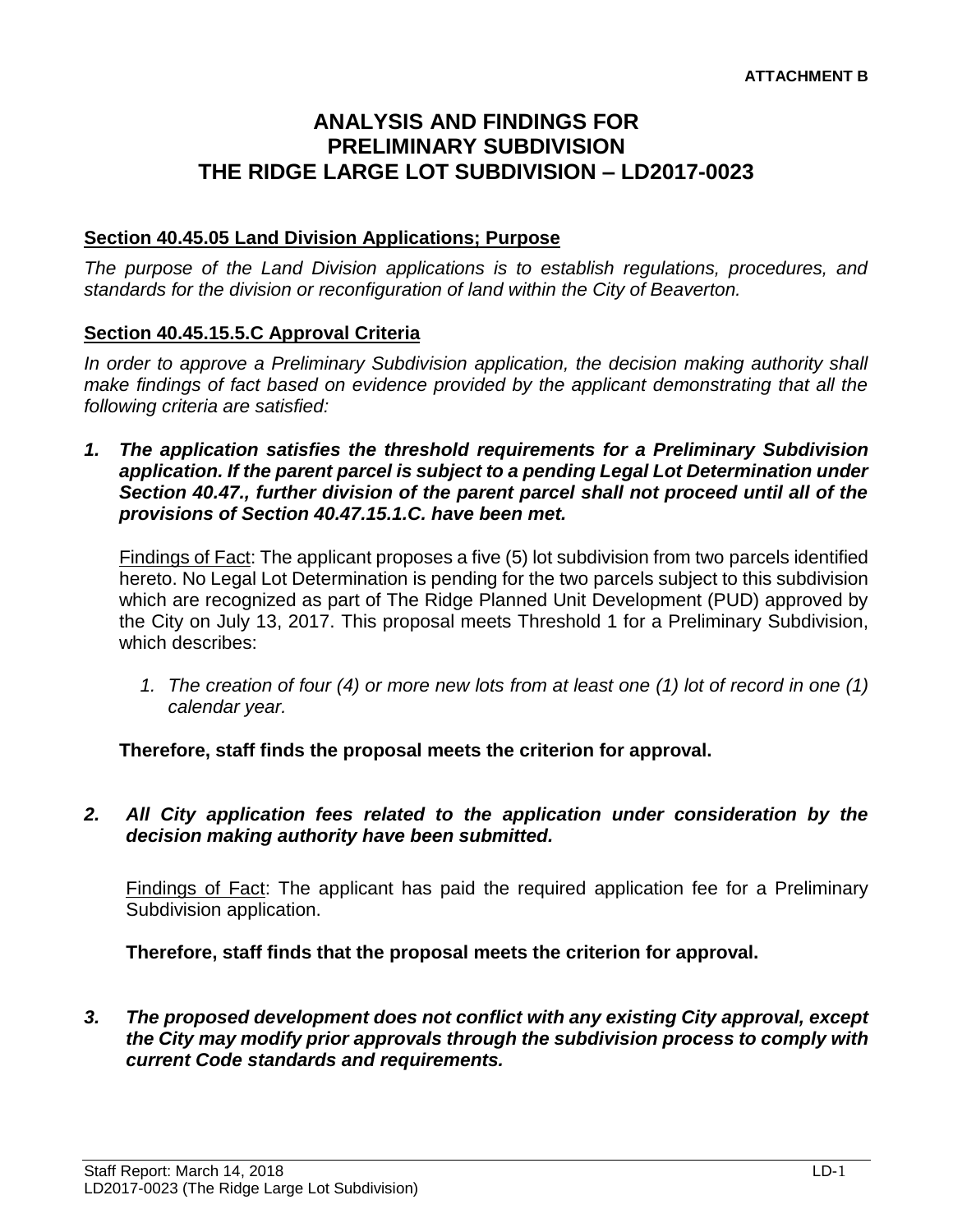Findings of Fact: Staff incorporate the applicant's written response to Criterion No. 3 as stated in the document prepared by Otak, Inc., dated October 30, 2017. In part, the applicant explains how the large lot subdivision is intended to be an interim land division for financing and land acquisition purposes. The applicant further explains how the large lot subdivision proposal works in conjunction with existing city approvals for The Ridge PUD at South Cooper Mountain.

In review of existing city approvals, staff found nothing to preclude the ability to subdivide the two parcels ahead of recording the final plat required for The Ridge PUD. The five lot proposal is necessary for findings in support of Criterion 8 of Preliminary Subdivision approval that prohibits creating a lot with more than one zone. In this case, there are five separate zoning districts identified as part of The Ridge PUD (R-1, R-2, R-4, R-5 and R-7). For this reason, the number of lots proposed for this large lot subdivision is five. In response to Criterion No. 3, staff incorporate by reference, the findings of fact as stated in response to Criterion A of Facilities Review approval.

**Therefore, staff finds that the proposal meets the criterion for approval.**

*4. Oversized parcels (oversized lots) resulting from the subdivision shall have a size and shape which will facilitate the future potential partitioning or subdividing of such oversized lots in accordance with the requirements of the Development Code. In addition, streets, driveways, and utilities shall be sufficient to serve the proposed lots and future potential development on oversized lots. Easements and rights-ofway shall either exist or be provided to be created such that future partitioning or subdividing is not precluded or hindered, for either the oversized lot or any affected adjacent lot.*

Findings of Fact: The Beaverton Development Code defines an Oversized Lot as a lot which is greater than twice the required minimum lot size allowed by the subject zoning. By this definition, all lots to be created as part of the large lot proposal are oversized lots. The applicant has provided the approved PUD plan for The Ridge to demonstrate how all lots of the Large Lot Subdivision proposal can be further subdivided in the future in accordance with the requirements of the Development Code.

#### **Therefore, staff finds that the criterion for approval is met.**

*5. If phasing is requested by the applicant, the requested phasing plan meets all applicable City standards and provides for necessary public improvements for each phase as the project develops.*

Findings of Fact: Phasing is not requested with this Large Lot Subdivision proposal.

#### **Therefore, staff finds that the criterion for approval does not apply.**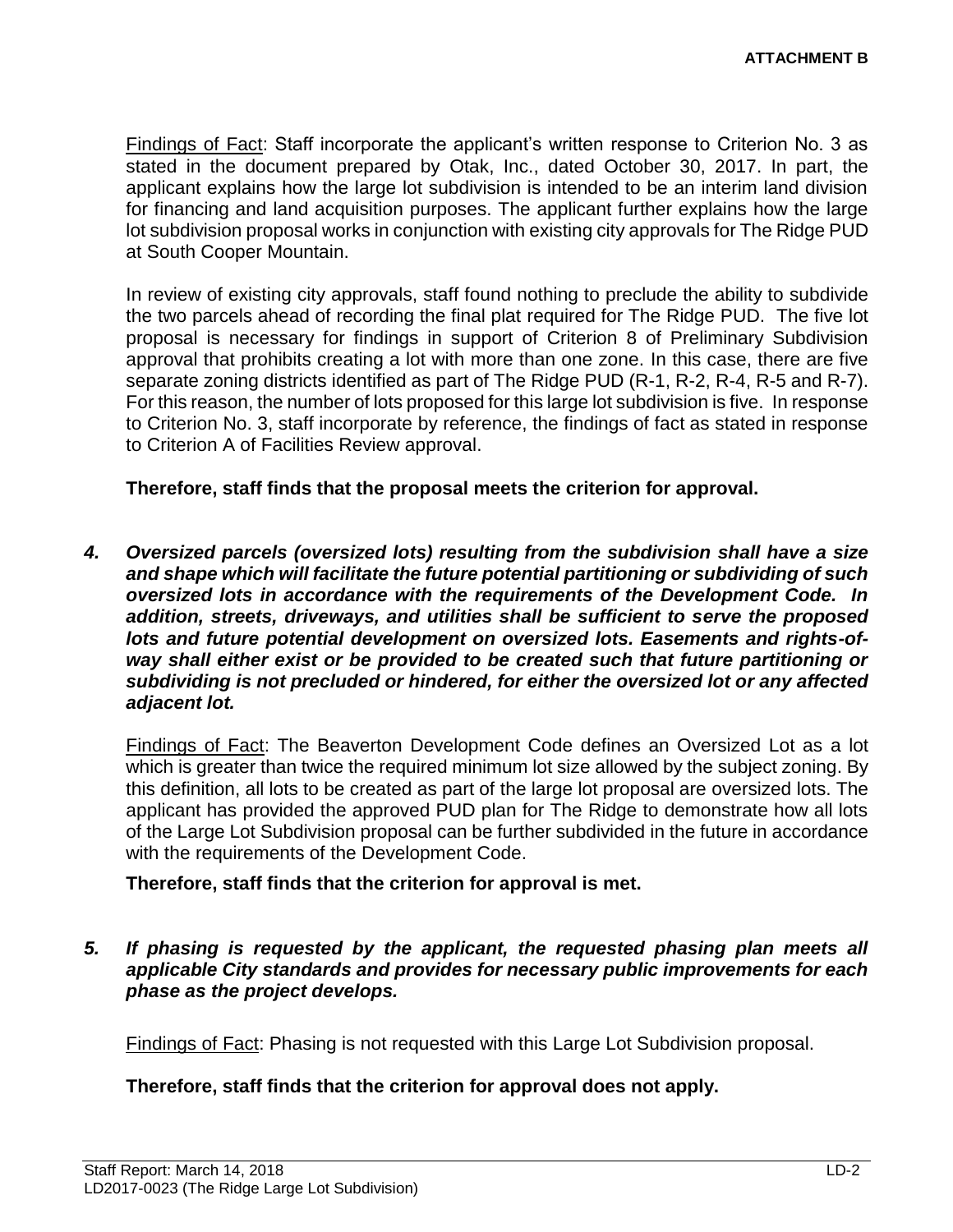- *6. Applications that apply the lot area averaging standards of Section 20.05.15.D. shall demonstrate that the resulting land division facilitates the following:* 
	- *a) Preserves a designated Historic Resource or Significant Natural Resource (Tree, Grove, Riparian Area, Wetland, or similar resource); or,*
	- *b) Complies with minimum density requirements of the Development Code, provides appropriate lot size transitions adjacent to differently zoned properties, minimizes grading impacts on adjacent properties, and where a street is proposed provides a standard street cross section with sidewalks.*

Findings of Fact: Lot averaging is not requested with this Large Lot Subdivision proposal.

**Therefore, staff finds that the criterion for approval does not apply.**

*7. Applications that apply the lot area averaging standards of Section 20.05.15.D. do not require further Adjustment or Variance approvals for the Land Division.*

Findings of Fact: Lot averaging is not requested with this Large Lot Subdivision proposal.

**Therefore, staff finds that the criterion for approval does not apply.**

*8. The proposal does not create a lot which will have more than one (1) zoning designation.*

Findings of Fact: The Large Lot Subdivision proposal is intended to ensure consistency with existing zones applied to the subject properties (R-1, R-2, R-4, R-5 and R-7). No proposed lot will have more than one zoning designation.

**Therefore, staff finds that the proposal meets the criterion for approval.**

*9. Applications and documents related to the request requiring further City approval, shall be submitted to the City in the proper sequence.*

Findings of Fact: The applicant has submitted all documents for this stage of city approval.

**Therefore, staff finds that the proposal meets the criterion for approval.**

#### **RECOMMENDATION**

Based on the facts and findings presented, staff recommends **APPROVAL** of **LD2017-0023 (The Ridge Large Lot Subdivision)**, subject to the applicable conditions identified herein.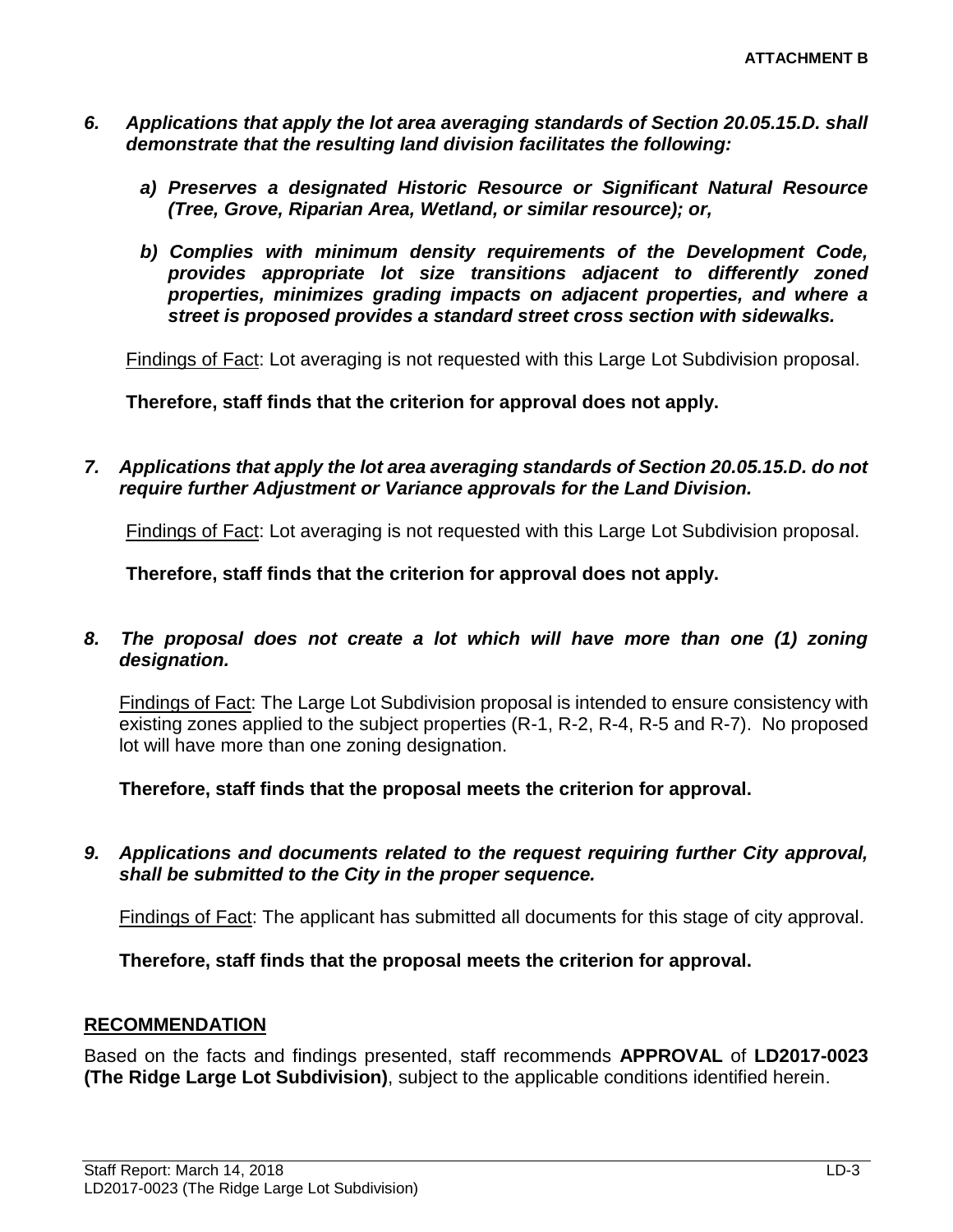# **Land Division Standards Code Conformance Analysis (60.15)**

| <b>CODE</b><br><b>STANDARD</b>                       | <b>CODE REQUIREMENT</b>                                                                                                                                                                                                             | <b>PROJECT PROPOSAL</b>                                                     | <b>MEETS</b><br>CODE? |  |
|------------------------------------------------------|-------------------------------------------------------------------------------------------------------------------------------------------------------------------------------------------------------------------------------------|-----------------------------------------------------------------------------|-----------------------|--|
| <b>Grading Standards</b>                             |                                                                                                                                                                                                                                     |                                                                             |                       |  |
| 60.15.10.1<br>Applicability                          | Grading standards apply to all land<br>divisions where grading is proposed<br>but do not supersede Section<br>60.05.25 Design Review.                                                                                               | The proposal is does not include<br>development. No grading is<br>proposed. | N/A                   |  |
| 60.15.10.2.A-C<br>Exemptions                         | Exemptions include: Public right-of-<br>way, storm water detention facilities,<br>grading adjacent to an existing public-<br>right of way which results in a finished<br>grade below the elevation of the<br>adjacent right-of-way. | Grading is not proposed.                                                    | N/A                   |  |
| 60.15.10.3.A<br>0-5 Feet From Property<br>Line       | Maximum of two (2) foot slope<br>differential from the existing or<br>finished slope of the abutting<br>property.                                                                                                                   | Grading is not proposed.                                                    | N/A                   |  |
| 60.15.10.3.B<br>5-10 Feet From Property<br>Line      | Maximum of four (4) foot slope<br>differential from the existing or<br>finished slope of the abutting<br>property.                                                                                                                  | Grading is not proposed.                                                    | N/A                   |  |
| 60.15.10.3.C<br>10-15 Feet From Property<br>Line     | Maximum of six (6) foot slope<br>differential from the existing or<br>finished slope of the abutting<br>property.                                                                                                                   | Grading is not proposed.                                                    | N/A                   |  |
| 60.15.10.3.D<br>15-20 Feet From Property<br>Line     | Maximum eight (8) foot slope<br>differential from the existing or<br>finished slope of the abutting<br>property.                                                                                                                    | Grading is not proposed.                                                    | N/A                   |  |
| 60.15.10.3.E<br>20-25 Feet From Property<br>Line     | Maximum ten (10) foot slope<br>differential from the existing or<br>finished slope of the abutting<br>property.                                                                                                                     | Grading is not proposed.                                                    | N/A                   |  |
| 60.15.10.3.F<br>Pre-development slope                | Where a pre-development slope<br>exceeds one or more of the standards<br>in subsections 60.15.10.3.A-E, the<br>slope after grading shall not exceed<br>the pre-development slope                                                    | Grading is not proposed.                                                    | N/A                   |  |
| <b>Significant Trees and Groves</b>                  |                                                                                                                                                                                                                                     |                                                                             |                       |  |
| 60.15.10.4<br><b>Significant Trees and</b><br>Groves | Standards for grading within 25 feet of There are no significant trees or<br>significant trees or groves.                                                                                                                           | groves on site.                                                             | N/A                   |  |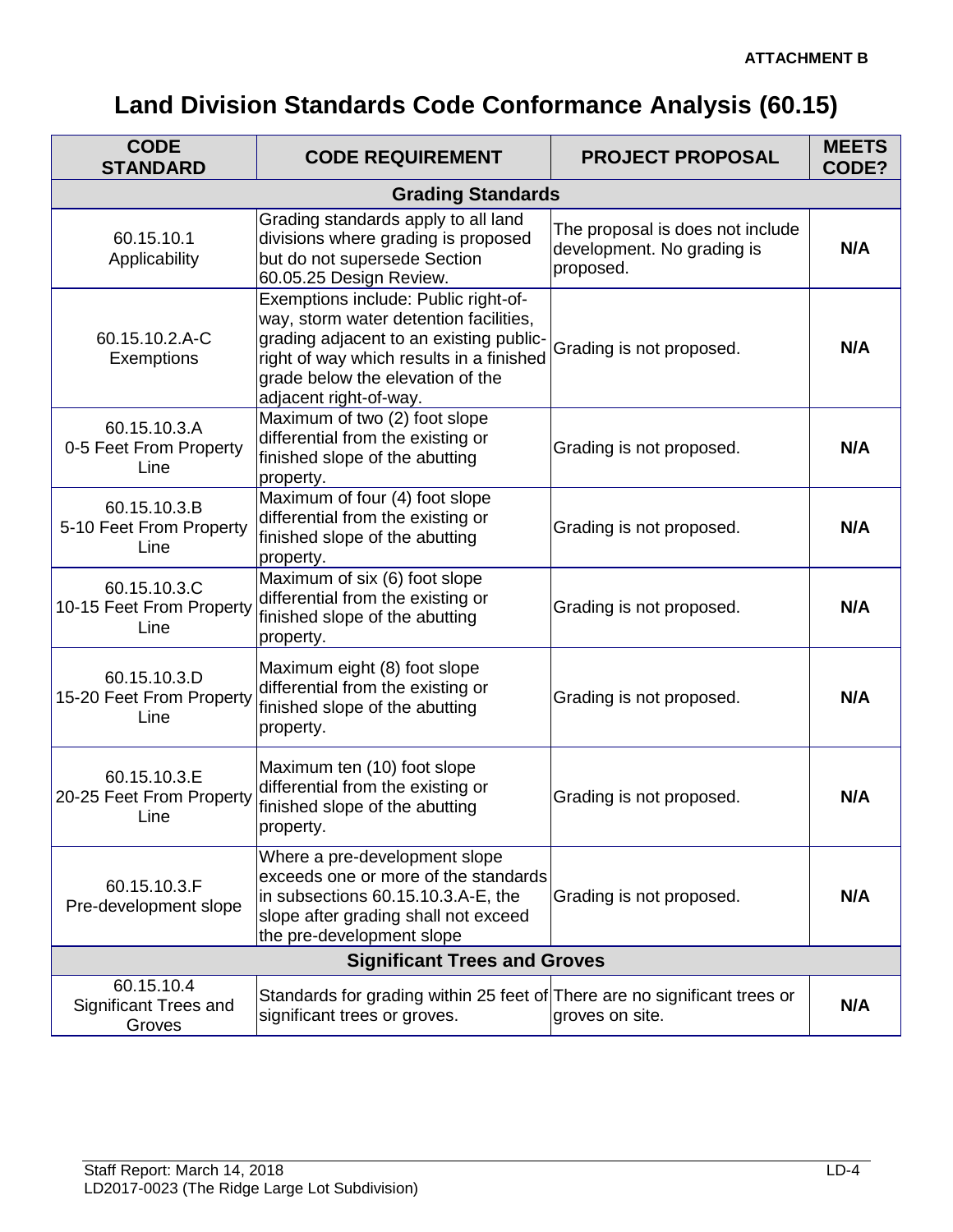### **CONDITIONS OF APPROVAL THE RIDGE LARGE LOT SUBDIVISION LD2017-0023**

#### **LD2017-0023 Preliminary Subdivision Application:**

#### **A. Prior to final plat approval the applicant / developer shall:**

- 1. Apply for Final Land Division approval as described in Chapter 40, Section 40.45.15.8. of the Beaverton Development Code (Code), in addition to submitting plans and materials that demonstrate compliance with applicable Final Plat Standards identified in Section 60.15.15 of the Code. In accordance with Section 50.90 of the Code, submittal of a complete final plat application shall be made within 24 months after preliminary plat approval unless a longer period is specified in a separate approval or a request for time extension is approved. (Planning Division/JF)
- 2. Show granting of any required on-site easements on the subdivision plat, along with plat notes as approved by the City Engineer for area encumbered and County Surveyor as to form and nomenclature. Additionally have obtained approval to the satisfaction of the City Engineer that the location and width of proposed rights of way and easements are adequate per the overall development and City master plans; that each parcel and tract has proper access provisions; and that each parcel and tract has adequate public utility service provision availability per adopted City standards and requirements. (Site Development Div./JJD)
- 3. Submit a completed Land Division Agreement form to provide assurance that all the conditions of approval shall be met and that the subdivision will be constructed in accordance with City requirements. (Planning Division/JF)
- 4. Covenant between the City and Applicant / Developer: Agree to the essential components of a covenant document as described in the findings of Facilities Review approval hereto, and incorporated with this decision (Exhibit 2). The signed covenant must be recorded prior to, or concurrently with, recording the final plat. (Planning Division/JF)
- 5. Access and Utility Easement Document: Provide a draft copy of the access and utility easement consistent with the location as depicted on Sheet P1.0 of the approved plan set. This easement is to be reviewed and approved by the City Attorney and City Engineer prior to recording with the Final Plat approval. The easement is to identify the City of Beaverton as beneficiary for all utility and vehicle access. The recorded easement document is to include a graphic attachment for geographic reference. (Planning Division/JF)
- 6. Natural Resource Conservation Easement Document: Provide a draft copy of the natural resource easement consistent with the location as depicted on Sheet P1.0 of the approved plan set, amended to include the area identified for upland habitat preservation in the north portion of the property (in Lot 1). The